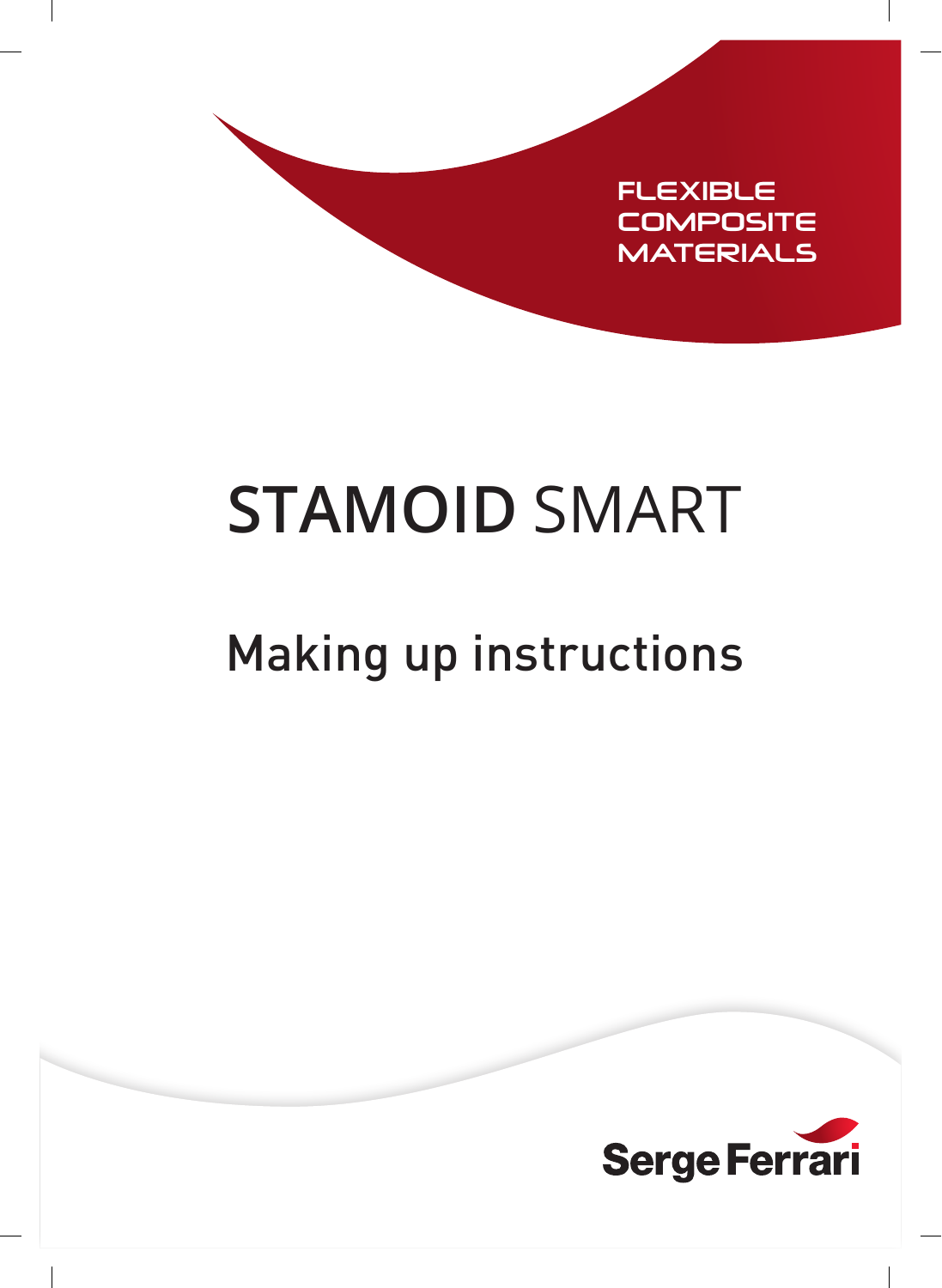#### **CUTTING**

- $\Rightarrow$  Tracing: silverpoint pencil or red ballpoint pen (the tracing will disappear after UV exposure).
- $\Rightarrow$  To remove pencil marks, we recommend using a cloth soaked in water or alcohol for persistent marks.
- $\Rightarrow$  Cut with either hand or electric scissors, or on an automated cutting table (a primer film can be added to help hold Stamoid Smart flush against the table using the aspiration system).

#### **SEWING**

- $\Rightarrow$  Double-sided adhesive: please contact your sales rep
- $\Rightarrow$  Triple-drive machine
- $\Rightarrow$  PTFE or hydrophobic polyester thread
- $\Rightarrow$  Thread: 25-40 WP
- $\Rightarrow$  IReduce thread tension to avoid puckering
- $\Rightarrow$  Needle: 100-120
- $\Rightarrow$  Needle $\cdot$  R
- $\Rightarrow$  Stitching: 5-6mm for assembly, 7mm for topstitching

## **SEAM WATERPROOFING**

 $\Rightarrow$  Use SK Seam Sealer resin (see instruction manual)

#### **INSTALLING ACCESSORIES**

- $\Rightarrow$  Crimping: a lining must be added if installing fixing elements such as pressstuds, eyelets, Tenax, Perfix, etc.
- $\Rightarrow$  Aerator: it is recommended to use an aerator to circulate air inside the cover.

## **WELDING**

Stamoid Smart cannot be welded.